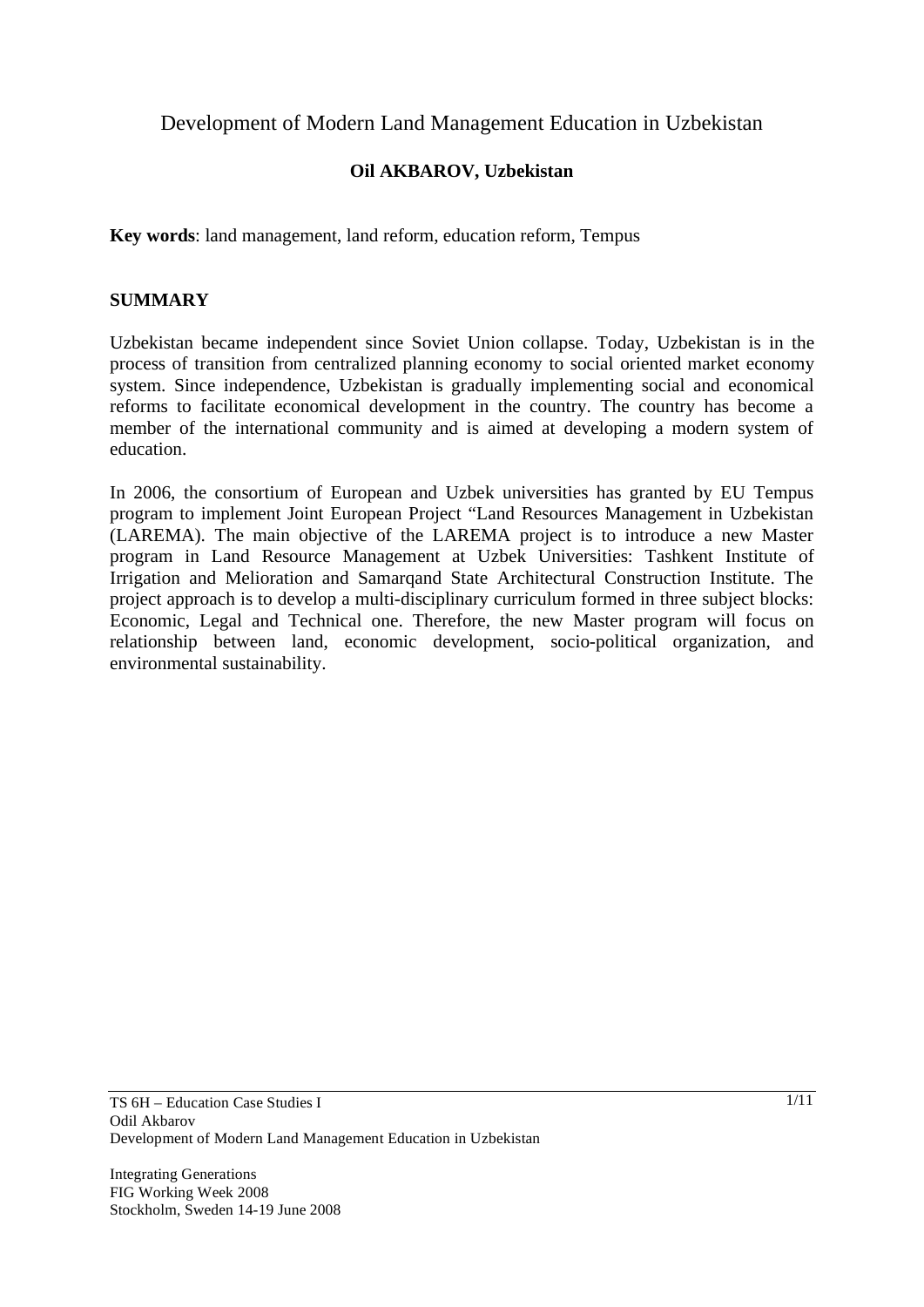# Development of Modern Land Management Education in Uzbekistan

# **Odil AKBAROV, Uzbekistan**

# **1. INTRODUCTION**

Uzbekistan became independent since Soviet Union collapse. Today, Uzbekistan is in the process of transition from centralized planning economy to social oriented market economy system. Since independence, Uzbekistan is gradually implementing social and economical reforms to facilitate economical development in the country. The country has become a member of the international community and is aimed at developing a modern system of education. Since obtaining national independence, the reform of the education system in the country has been one of the focal points of the national policy. In 1997 President signed a Law on "National Program for Personnel Training" (NPPT), which provides a long-term strategy for strengthening education, development of a continuing education system and reinforcing the multi-level higher education system. The NPPT sets out strategy, outlines the problems and sets priorities. Its main aim is to fundamentally reform education system, introduce training of highly qualified specialists in each branch of state economy. One of the tasks of NPPT is to intensify a mutually beneficial international co-operation. This is mainly accomplishing through Tempus program. Up-to-date in Tempus projects participated totally 43 higher education institutions and 25 non-academic organizations (ministries, chambers of commerce, enterprises, etc.) covering whole country. Tempus program covers a vast number of subject areas such as economics, agriculture, water resources, natural resource management, technology, environmental sciences and many others.

# **2. BACKGROUND**

Uzbekistan, with its 26 million inhabitants, is the largest country in Central Asia in terms of population. During the Soviet time multiple land tenure variations were abolished, nationalization of land took place in parallel with establishment of state and collective property. Under that period all the remaining small land plots (farms) were collectivized. An extensive centralized agricultural system was built and the government changed land use to foster commercial monoculture crop (cotton) production.

A large share of land resources is used by agricultural sector. Today Uzbekistan is still dependent on its agriculture even if it has dropped from 30 % in 2000 to 22 % of the gross domestic product (GDP). During the first half of the 90s, the government of Uzbekistan has restructured state and collective farms into agricultural enterprises, and further redistributed into individual private farms and small household plots. One of the important goals of agrarian reform in Uzbekistan is to introduce an effective competitive agricultural production, initiative-driven and based on entrepreneurship.

Land reform is not only carried out on agricultural lands but also affected urban (residential and commercial) and industrial lands. In 2006, President has signed a decree on privatization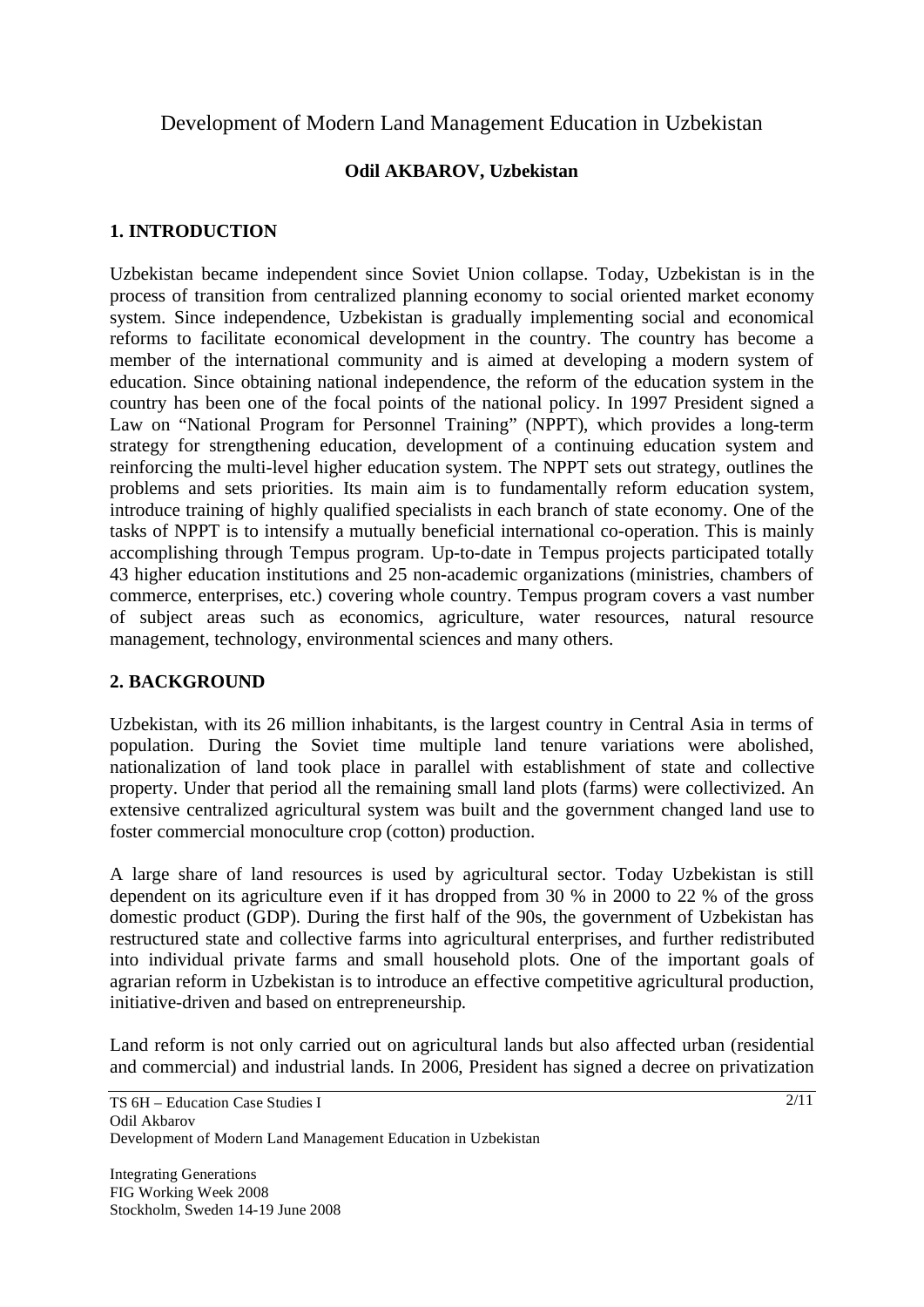of lands under residential and industrial buildings. These kind reforms in land tenure are demanding improvement in land administration and management. Therefore, there is an urgent task to upgrade administration, management and monitoring methods by which the land resources will be put to good effect. One of the challenges for Uzbekistan is to introduce an effective land resource management and thereby to improve land development. An efficient system of land resource management will improve (ECE 1996):

- collection and storage of data for planning and administration
- security of property rights
- financial development
- implementation of land policy
- control over land resources

# **3. CURRENT LAND MANAGEMENT EDUCATION IN UZBEKISTAN**

Uzbekistan is step by step going towards market economy. The important challenge is implementation of land reform policy. It should be pointed out such stages as reformation of collective and state farms into private farms giving possibility for private persons to lease land plot. Today government is finalizing this transformation process and start to pay attention on another land category as urban land. In this stage President signed decree (UP-3780 2006) "About privatization of land plots". From 2007, 1 January government is about to start privatization of land plots under industry and commercial buildings and from 2008, 1 January planned to start privatization of land plots under residential buildings. It is assumed that next stage for privatization can be agricultural lands.

However, due to lack of competent specialists in relevant ministries, the land administration was unable to proceed for implementation of above mentioned decree. This issue has historical roots, since during Soviet period private property on land was eliminated. Consequently people were unable to sell or buy any piece of land plot. Land plots were given only for possession and use. During Soviet period land management specialists were mainly working with issues not involved into real market, and ownership cases. Therefore, in that time demand for universities was to train specialists in land management with more technical knowledge and less with legal and economical.

After collapse of soviet regime, Uzbekistan is in transition to social oriented market economy system. Established during centrally planned economy higher education institutions were not ready for rapid changes to face market economy principles. Universities were required to retrain its teaching staff. Even if heritated literature were discarded by libraries, content of curricula and syllabuses kept most parts of old versions.

Thus, along with all ongoing reforms implementing by government need to be supported by training of highly qualified specialists possessing modern knowledge and skills. Therefore, the introduction of a new Master Program in Land Resource Management at Uzbek universities is a top priority on national level and is demanded by existing practice.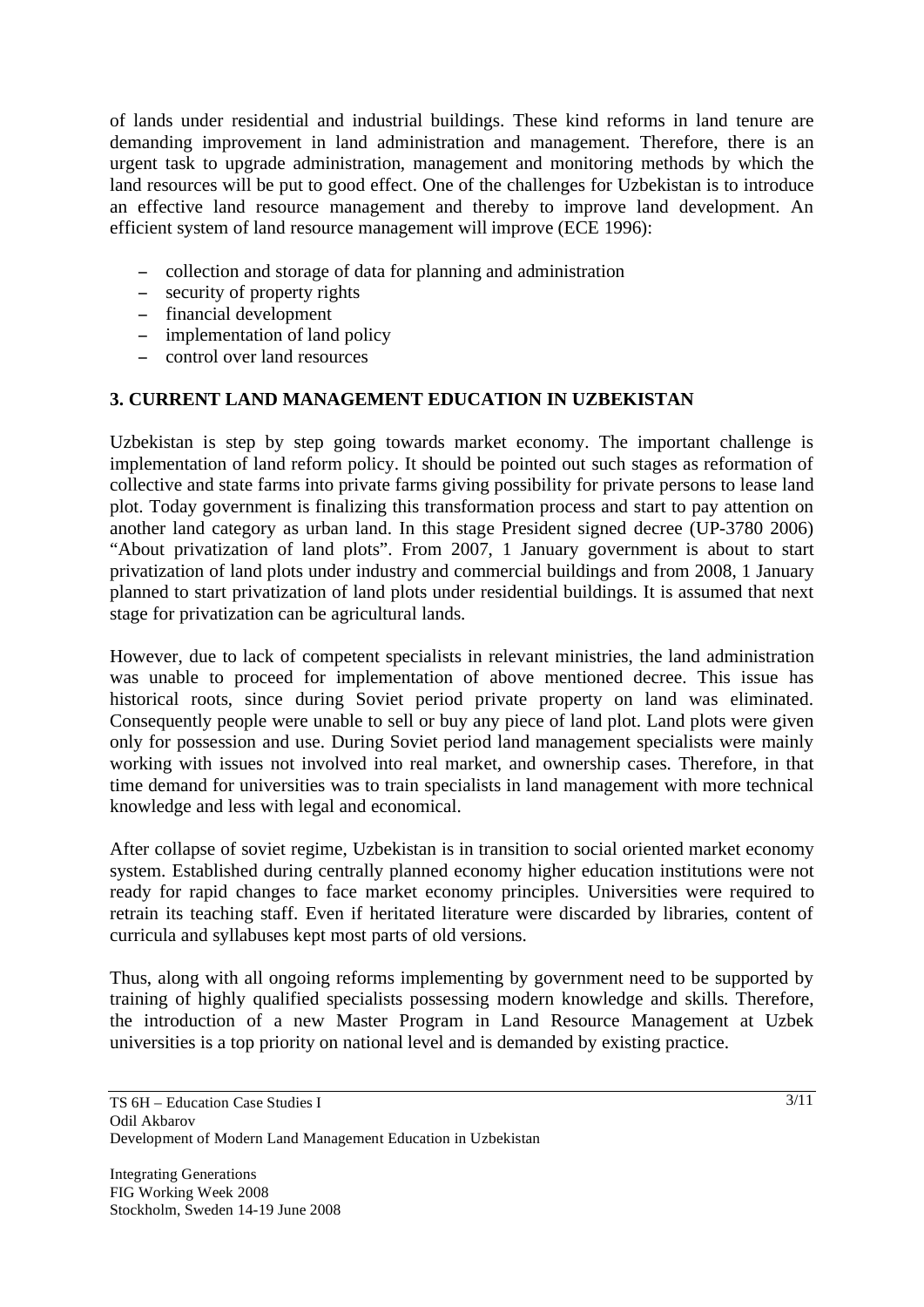# **4. TEMPUS LAREMA PROJECT**

In 2005, the consortium of European and Uzbek universities has applied Joint European Project proposal named as "Land Resources Management in Uzbekistan (LAREMA) to Tempus program. The main objective of the LAREMA project is to introduce a new Master program in Land Resource Management at two Uzbek Universities: Tashkent Institute of Irrigation and Melioration (TIIM) and Samarqand State Architectural Construction Institute (SSACEI).

The project is planned for the period September 2007 – September 2009. This implies introduction of a new specialization in land resource management at the Land Use and Land Cadastre faculty by September 2009 through creation of new curriculum and courses, which will be taught during a two-year period after four years of undergraduate (Bachelor) study. The intention is to develop a complete set of new courses together with newly prepared teaching materials with developed new teaching methodologies. The study program will end up with thesis work and leading to Master's degree.

# **4.1 Project objectives**

During the two-year period of project implementation, the following specific objectives are planned to be implemented:

- to develop a new curriculum of Master program;
- to develop new courses with teaching materials;
- to establish Land Tenure Centers at two universities;
- to introduce new IT teaching methodologies;
- to retrain teachers and students:
- to disseminate the results.

# **4.2 Curriculum Development**

The project approach is to develop a multi-disciplinary curriculum formed in three subject blocks: Economic, Legal and Technical one. Therefore, the new Master program will focus on relationship between land, economic development, socio-political organization, and environmental sustainability. The following ten courses are to be developed during the project: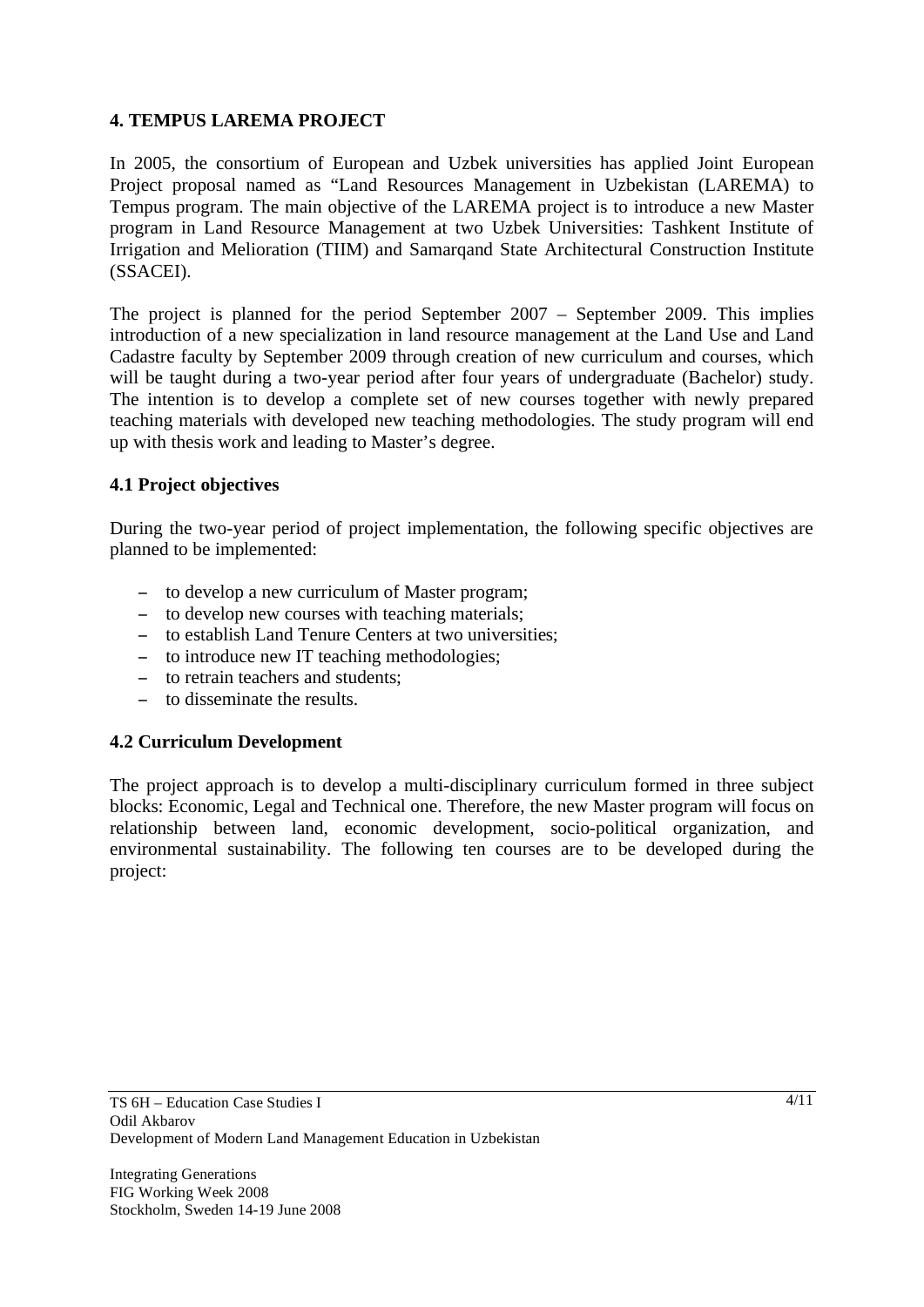

**Fig. 1:** Proposed multi-disciplinary curriculum by LAREMA project

#### 4.2.1 Legal block:

#### *Land law*

The Land law course will provide detailed knowledge about the existing system of law, which deals with land and real estate issues. The course will provide principles as well as practical rules in the legislations governing issues such as land and real estate; land market; title registration; land ownership, possesion and use; compulsory purchase; easements and restrictions; leasing and leasehold regualtions; mortgaging and perspectives of land market development in Uzbekistan. It will also consider how land issues are treated in different European countries i.e. in Sweden, Finalnd, Slovenia etc.

#### *Civil and Public law*

This Civil and Public law course will be divided in two parts, the first Civil law part will give an overview of the existing types of property rights/encumbrances, mortgages and types of their enforcements, consider contract law with focus on land. The comparative analysis with the European experience will also be given. The course will only treat the general policy issues relating to land. The second part in Public law will study legal relations between individuals and the government. For example, the course will deal with the legal framework for the protection and use of natural resources. Students will also obtain knowledge of the constitutional and administrative principles, gain understanding of compulsory purchase concept, and different limitations affecting rights to property.

#### *Rural land development*

The Rural land development course will provide a fundamental understanding of the Uzbek environmental legal system from perspective of implementing and monitoring of the environment. A combination of specially designed case studies and workshops will give students the opportunity to learn and apply the environmental regulations in the reality.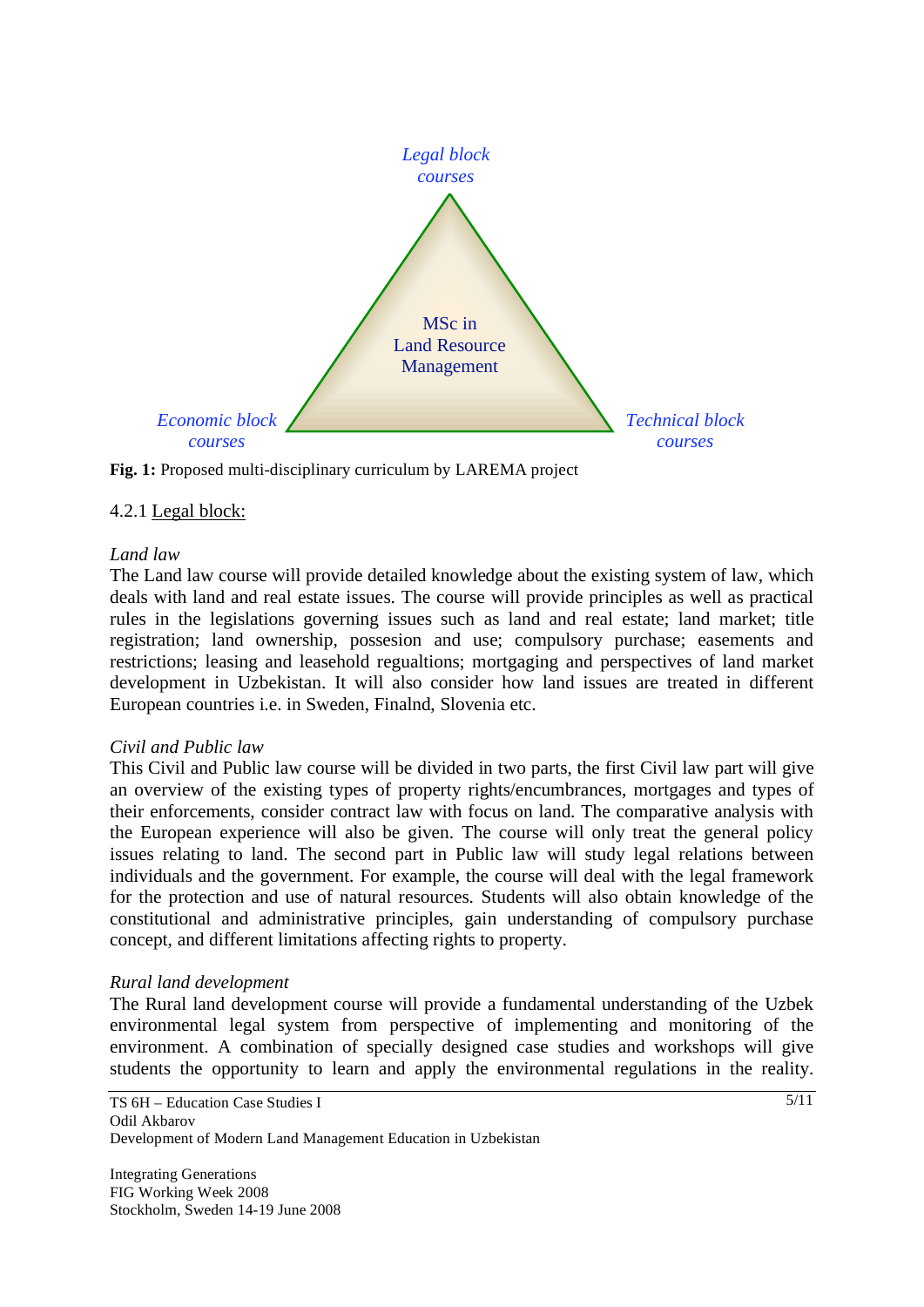Moreover, the students will obtain knowledge about planning, building and environmental regulations of the country, get the skills for identifying legislation governing agriculture and water resources use, forestry, hunting, fishing and mining as well as cultural heritage.

### *Urban land development*

The Urban land developement course will focuse on administration of property rights and provides students with a thorough understanding of a role of property rights in the society. Since the legal framework is important for understanding how to administer property rights, special attention is given to a relevant legislation. The aim is to form an understanding of the relation between existing property rights and demands for changing them to enhance dynamism in the society. Rights related to ownership of land (2D and 3D), commons, infrastructure and utility easements, joint facilities, leasing, water supply are also considered.

### *Property formation and registration*

The Property formation and registration course will provide understanding for, and knowledge about, the land subdivision and the means of changing it to enable students to handle complicated situations within the field of land formation and granted land use rights. The second part of the course considers the whole spectrum of legal rules connected with state registration of land, its terms, legal requirements as well as an overview of experience of developed countries.

### 4.2.2 Economic block:

### *Land valuation and taxation*

The Land valuation and taxation course will provide knowledge of land valuation theories and methods. The students will obtain knowledge and understanding of different concepts of value and other related terms such as price, income, capital and costs. It will provide students with various approaches to land valuation. The course will also study factors affecting valuation, purpose and application of valuation, problems related to valuation. In the second part of the course the students will get insight in analysis of land taxation. Taxation law with application to different types of land use will be considered.

#### *Real estate investment theory and analysis*

The Real estate investment theory and analysis course will provide theoretical concepts, methods of investment analysis and sensitivity analysis applying the techniques on practical examples. This course will cover the foundation of value theory and provides an extensive coverage of capital budgeting methods as well as the development of a computerized valuation model. The course aim is to provide basic theoretical and practical knowledge about investment analysis, with emphasis on real estate. The course will contain the following parts: I. Capital budgeting. Providing advanced knowledge in theory and methods for asset valuation, profitability analysis of investments and decision criteria in capital budgeting such as present value, internal rate of return, pay-off etc. II. Cash flow analysis of complex investments with emphasis on property applications. Analysis of financing decisions. III. Analysis of risk in investments and the relationship between risk and return.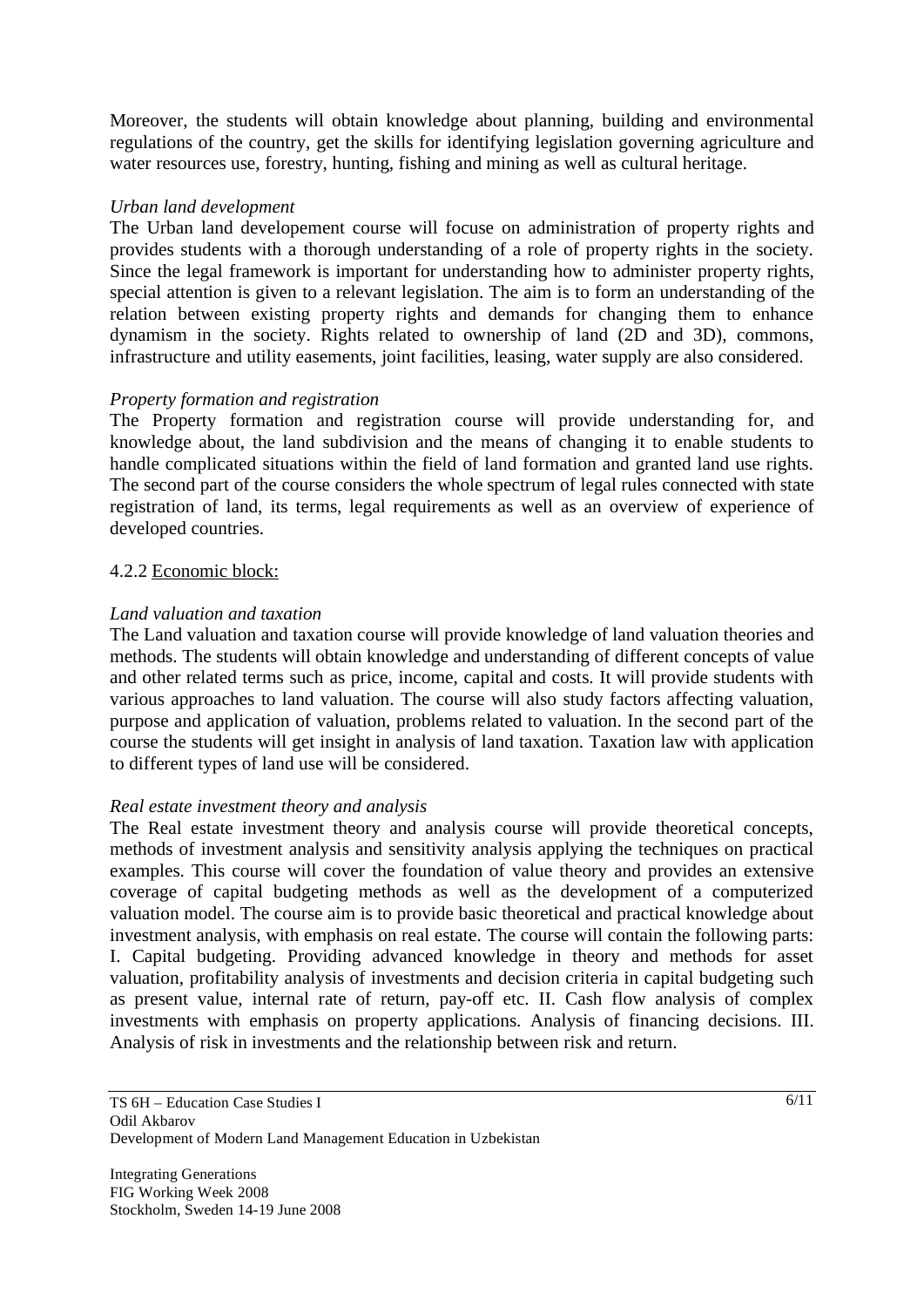#### *Economics (micro, macro)*

The Economics course will provide knowledge in the functioning of the market economy. Basic insights in the role of economic policy. During the course, students will obtain knowledge on microeconomics. This part will cover selected concepts, apply microeconomic concepts to the reality. Macroeconomics part will introduce contemporary macroeconomic theory and techniques of analysis, relevant macroeconomic policies in national and international context.

#### 4.2.3 Technical block:

### *Cadaster and Land Information Systems*

The Cadaster and Land Information Systems (LIS) course will focuse on the function of property register in a wider sense. The students will receive knowledge of the importance of property register as well as LIS. The importance of public access to official records is going to be accounted for. The students will receive knowledge in contents, updating and questions concerning security when dealing with LIS. This also includes the knowledge of the importance of focusing on content (law, economy and organization). Different theories about organizations and communications etc. form the theoretical base. Historical development of land information system and the experience of different countries, the benefits of land register for the development of rural and urban areas, and feasibility studies for establishing of improving land information system.

#### *Geographic Information Systems*

The Geographic Information Systems (GIS) course will allow students to be familiar with the architecture of GIS. During the course student will obtain knowledge on three major components of GIS: to develop and manage a database; to spatially model and analyze the data sets; to graphically display in other words enable students to analyze of various geographically-based data sets to use in decision making processes, to visualize data and information in most appropriate way. Emphasis will be given in the application of GIS tools in adopting land valuation and land use planning techniques for sustainable use of land resources with adequate capability and technical know-how.

#### *Remote Sensing*

The Remote Sensing (RS) is a rapidly developing and very broadly based field. Specialists with various backgrounds of such diverse areas as agriculture, ecology, forestry, urban and regional planning, water resources and many others are using the information processed from RS data. The course will particularly provide methods of RS application in planning, valuation and development of land and real property. Students will acquire knowledge on modern technique to collect data from a distance, determine position of objects and its processing methods. Wide application of RS in land and real property management may be possible through available commercial high-resolution earth-orbiting systems.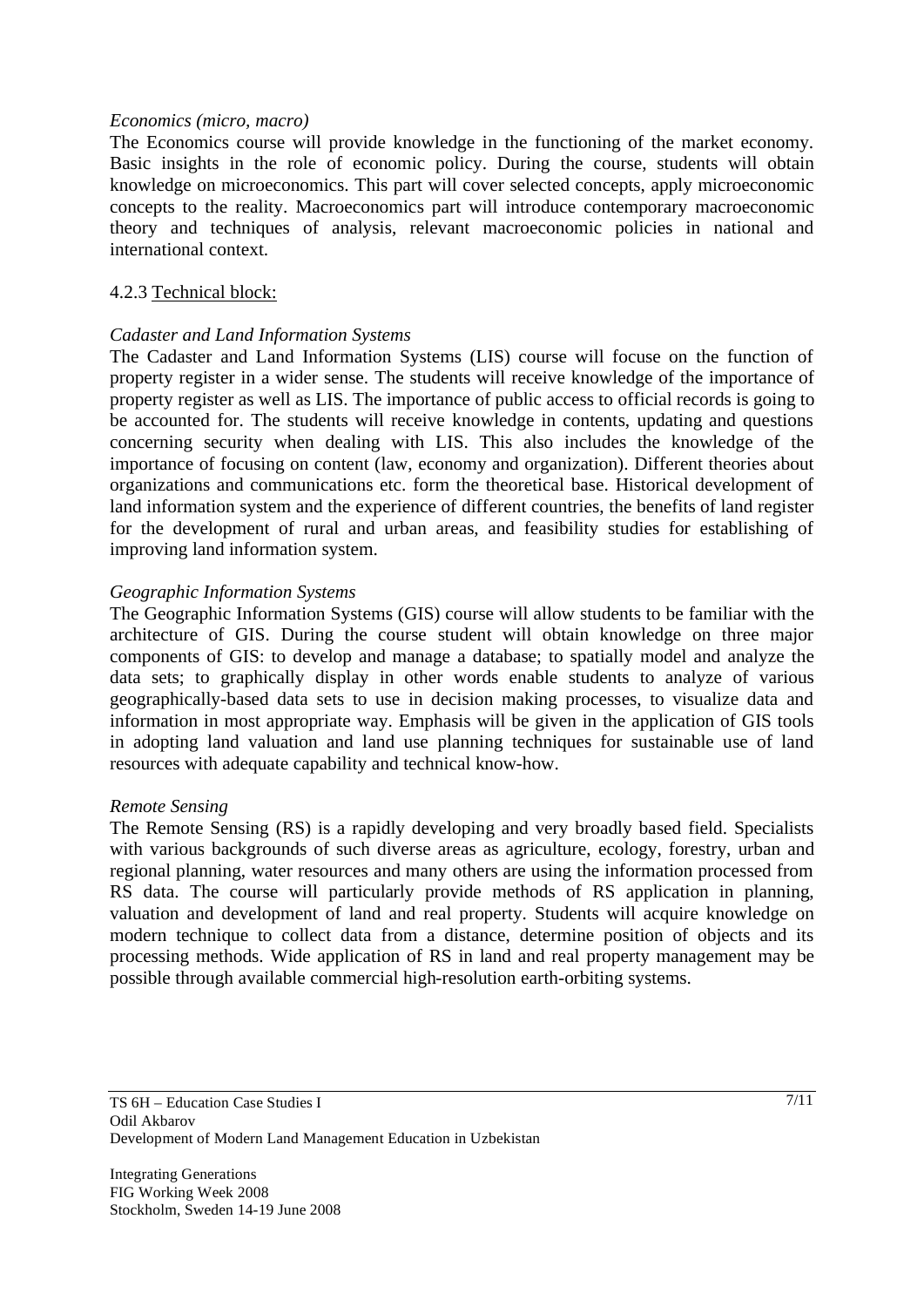# 4.2.4 Additional:

### *Negotiation and communication*

This course is designed to highlight on the basics of alternative dispute resolution mechanisms and techniques of negotiation that will help interested parties arrive at a certain agreement. Such important techniques like negotiation, conciliation and adjudication will have wider treatment in this course. At the end of this course the students will:

- be able to resolve disputes in amicable means and mechanisms
- understand the various techniques of negotiations
- be capable of giving well reasoned advises to disputing parties on how to negotiate for their common good.

# **5. PROJECT METHODOLOGY**

### **5.1 Capacity Building**

Within the framework of the project, intensive staff retraining courses and student training have been planned. These training courses implies three study visits of university staff to the EU universities for experience exchange, learn new teaching methodology, acquire ideas for development of teaching materials to be developed and published during the project. The student training involves participation of two postgraduate students from TIIM and SSACEI in the International Master's program in Land management at KTH. The intention is to prepare the students for teaching of the newly developed courses at TIIM and SamGASI. In the project, it is also planned (West-East mobility) practical placement of European Community students at the TIIM or SamGASI for one month. The aim of this mobility is for student to collect data for writing a thesis in the future and to reinforce mutual co-operation between the universities involved.

#### **5.2 Supply of teaching materials**

To assist in teaching process of the new Master program new teaching materials are to be prepared for each introduced new course. Lecture notes of new courses as well as textbooks will be developed in co-operation with EU partners through study of existing European textbooks in land resource management, discussions and analysis of teaching materials used by the EU partners.

#### **5.3 English language and IT courses**

To improve communicative skills of the teaching staff of the participating Uzbek universities intensive English language courses are planned. To improve IT skills of Uzbek teachers, IT courses are also included in the project. Mainly these courses are aimed at teaching staff and graduate students involved in a new master program. After completion, the teachers will be able to apply modern IT teaching methodology to the educational process.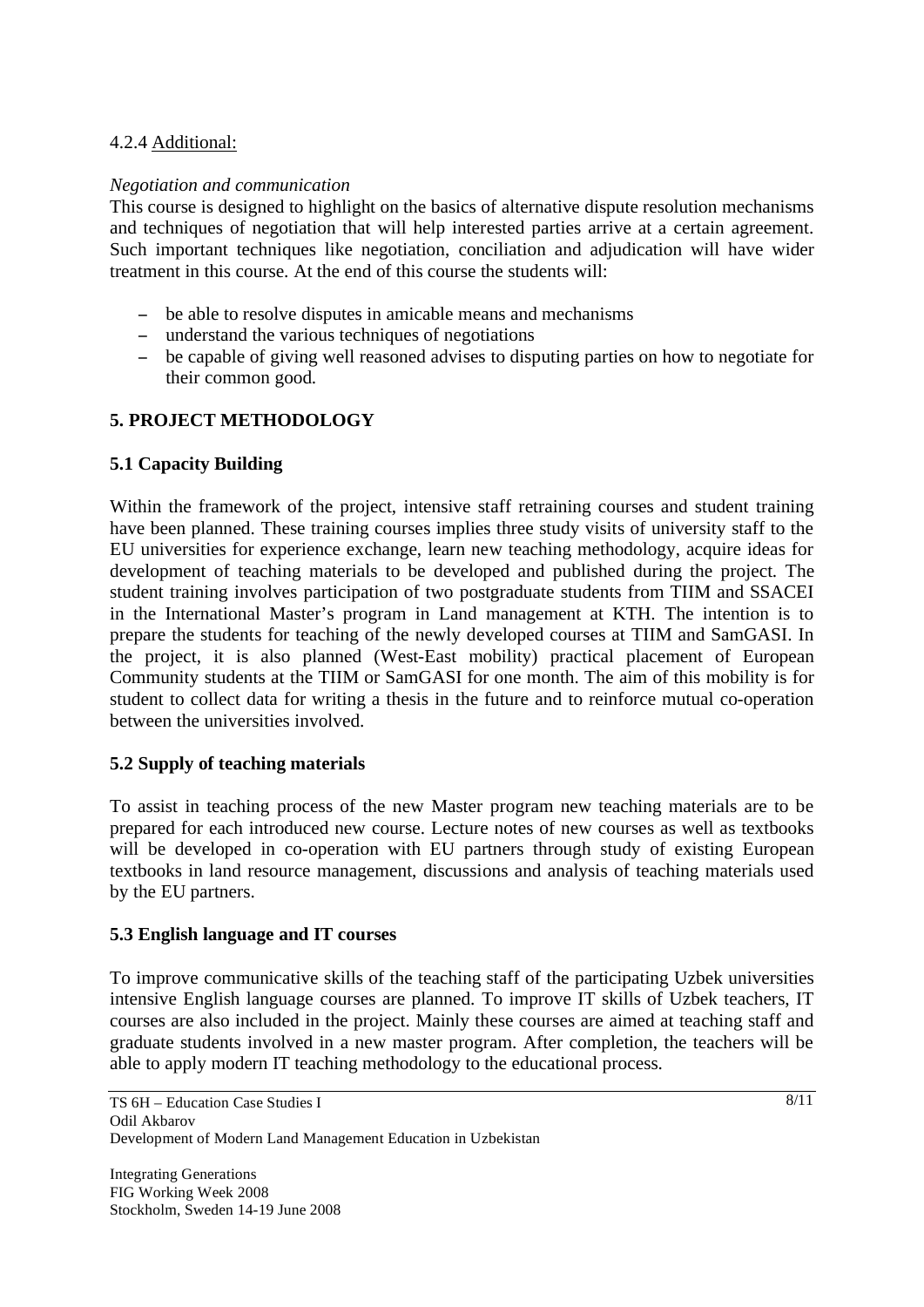# **5.4 Land Tenure Development Center**

Besides capacity building and development of above-mentioned new courses establishment of Land Tenure Development Center (LTDC) is planned. The LTDC will consist of a library supplied with modern national and international literature and IT laboratory supplied with modern specialized softwares and hardwares (i.e. PCs, Plotter, GPS etc.). The laboratory will be equipped with PCs for each student and research staff. This laboratory will intensively be used for teaching/studying of Master students.

In perspective, the LTDC is planned to become a scientific research and education center. The intention of LTDC development is to establish competent capacity, leading in the field of land and real estate science. In order to achieve this aim the LTDC will improve its capacity through training of new MSc students and retraining of current staff. After launching of new Master program the LTDC will be able to provide training courses for enterprisers, local authorities, NGOs and other interested target groups.

### **5.5 Dissemination**

Another important activity or in other words strategy of the project is dissemination. The main objective of the dissemiantion process is to make results of projects available for a target public, which has not been directly implicated in the project. To achieve this objective website of LTDC is designed to deliver detailed information for public. The website is to help share information between consortium members, keep informed interested people about the project progress and the results achieved. Moreover this website will be used by teaching staff and students for on-going educational process after finishing the project combining with webpresence for each course and electronic version of teaching materials.

As a final event of the project the dissemination conference is planned. The conference will be held at TIIM in partnership with project consortium members. The national and international experts in land management and other related fields are to be invited. Dissemination conference is devoted for teachers from participating and other related Uzbek universities, for students from both under- and postgraduate studies, for professionals from the State committees and other government authorities as well as for private organizations.

# **6. CONCLUDING REMARKS**

The universities should actively be involved into country's development process and their functions cannot be overstated. Obviously, on-going reforms in Uzbekistan are demanding highly educated professionals in land management. These professionals have to possess knowledge on how land management functions in the market environment. Today land management profession in Uzbekistan is demanding multidisciplinary knowledge and they have to possess skills of how to solve not only purely technical problems, but also economic, legal and social ones. Education has to be reoriented towards meeting the modern requirement of the society and ensuring competitiveness of graduates in the labor market. Universities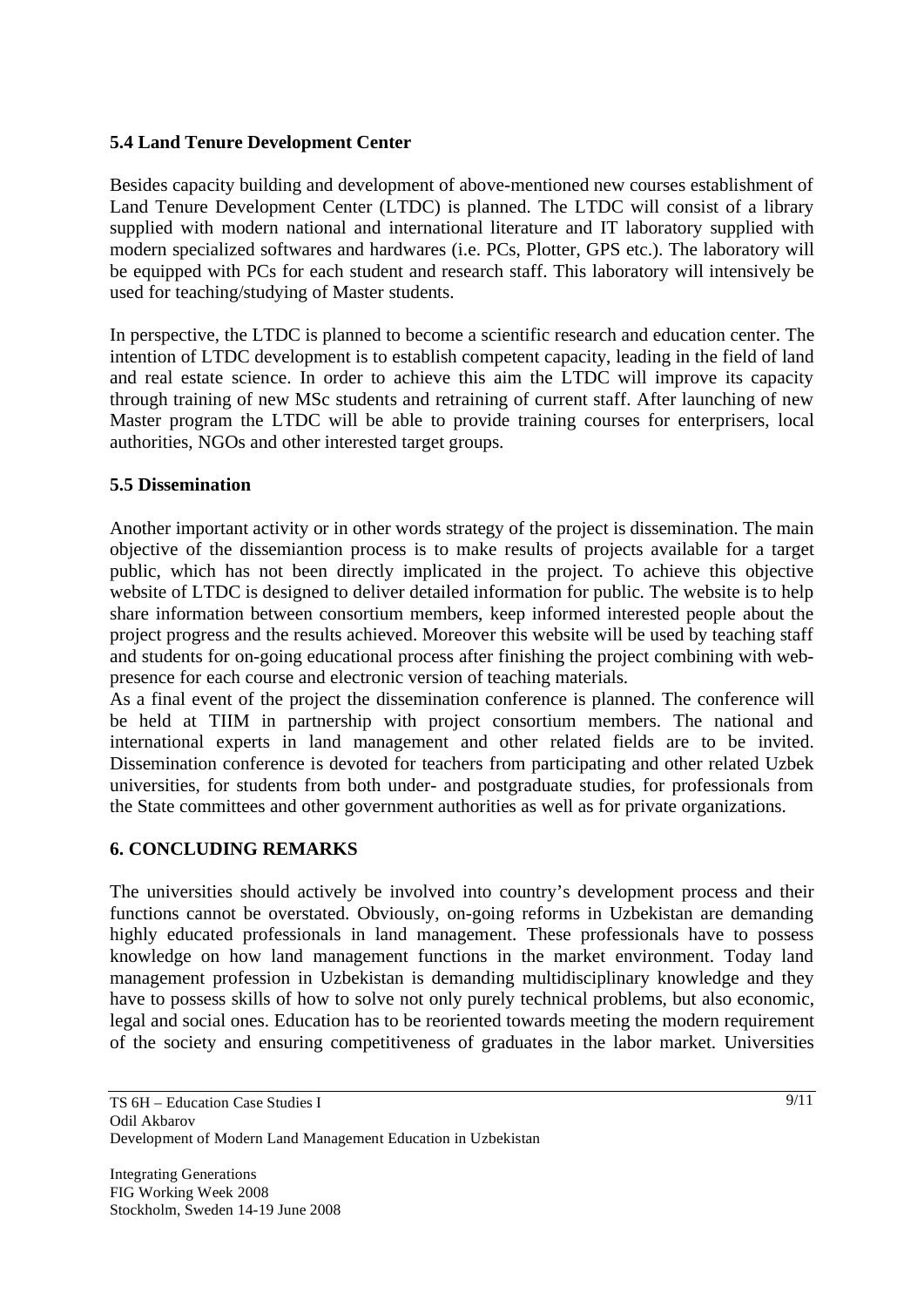need to play a development role through outreach activities and by establishing linkages with related stakeholders.

The LAREMA project is aimed to develop a Master program in Land Resource Management. There is a lack of potential to introduce a new specialty by national universities itself. It should be stressed that development and introduction of the new and modern specialty in Land management at Uzbek universities demands cooperation of national and international universities.